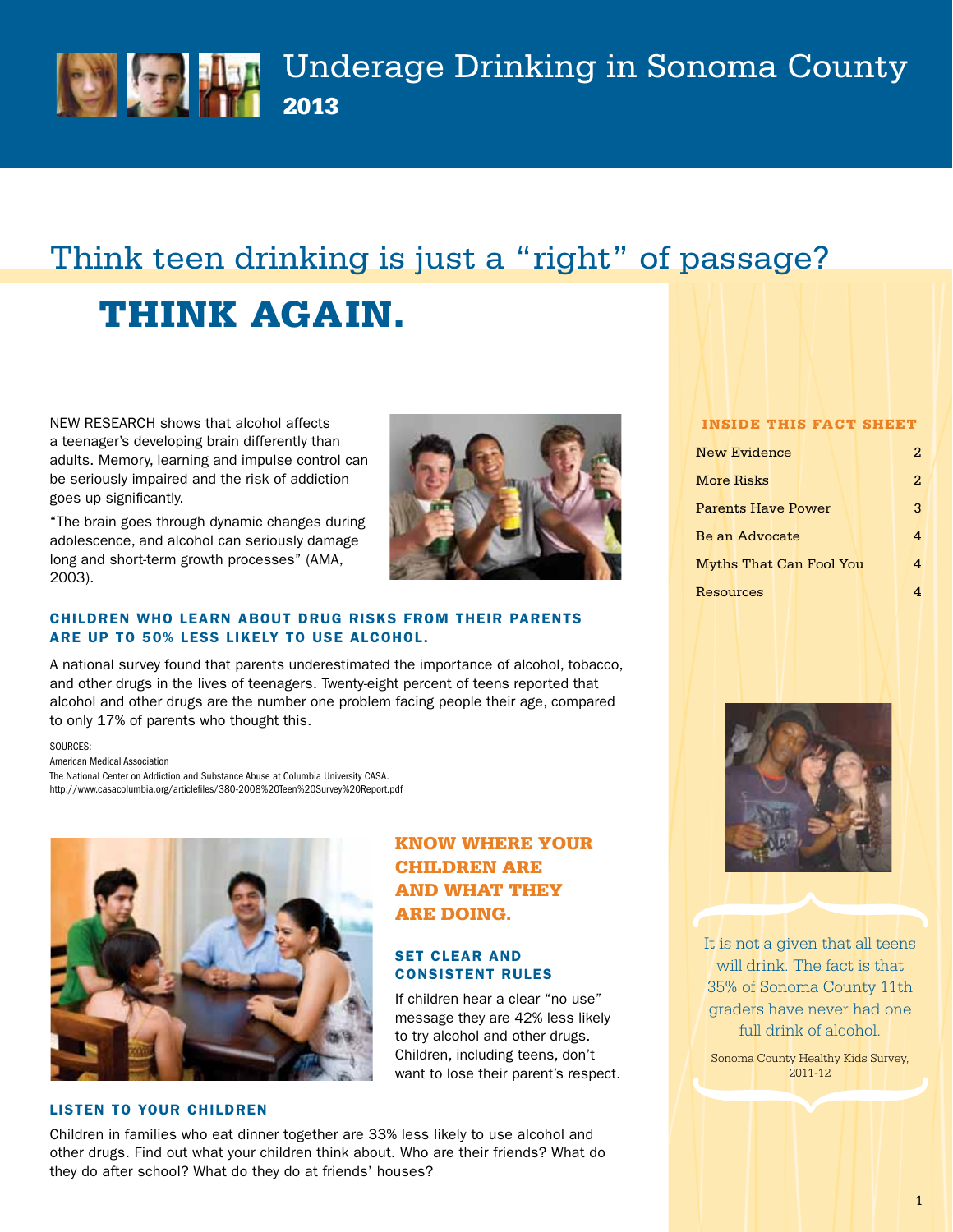# Proceed with caution:



The brain's hippocampus can be 10% smaller in



#### alcohol acts liKe a computer virus in the brain by:

- Slowing or shutting down brain activity.
- Deleting or distorting neural messages.
- Damaging neuro-connections.
- Hindering formation of mature brain wiring.
- Rewiring a brain's pleasure-reward system, which can lead to alcohol dependence/addiction.

# brain under construction.

THE BRAIN goes through rapid development and "wiring" changes during the ages of 12-21. Teen alcohol use can damage this development that is essential to becoming a mature, thoughtful, responsible adult.

#### alcohol can damage two key brain areas:

The **prefrontal area** is responsible for thinking, planning, good judgment, decisionmaking and impulse control. Damage from alcohol during teen years can be long-term and irreversible.

The **hippocampus** is involved in learning and memory. Frequent drinkers may never be able to catch up in adulthood since alcohol inhibits systems crucial for storing new information.

## ADDICTION/DEPENDENCE 12%

- underage drinkers. **•• • Alcohol dependence is highest in the 18-20** and 21-24 year old groups (see graph).
	- •children who start drinking before the age of 15 are 4 times more likely to develop alcohol  $\frac{1}{0}$   $\frac{1}{0}$ problems than those who start after age 21.



- •The chances of becoming dependent decrease
- by 14% for every year of delay in the onset of alcohol use.

SOURCES: EIC and NIAAA, Spotlight on Underage Drinking, No. 22; The NSDUH Report, 10/22/04; Spear, L.P., The adolescent brain and age-related behavioral manifestations, Neuroscience and Biobehavioral Reviews 24 (2000) 417-463.



## **OTHER RISKS**

#### risky behaviors

New research shows that teens are more prone to impulsive behaviors that put them at risk of injury and doing something they will regret when they are sober, including driving under the influence of alcohol and/or drugs, fighting and unprotected sexual activity. when teens drink they are at higher risk to have unprotected sex and to be victims of sexual assault.

#### binge drinking & alcohol poisoning

13% of 9th graders and 27% of 11th graders in sonoma county reported binge drinking in the 2011-12 Healthy Kids Survey. In addition to intoxication, binge drinking (4 or more drinks on an occasion) can cause difficulty breathing, unconsciousness and death, and increases the chances of sexually transmitted infections and unintended pregnancy.

#### academics, athletics and performance

Teens who use alcohol have higher rates of truancy and poorer performance in school. New research shows that the hippocampus of the adolescent brain can be 10% smaller in underage drinkers, impacting learning and memory.

Many teen athletes and other performers such as dancers and musicians underestimate the way in which alcohol use, even a few drinks, can reverse all their hard work and training. consuming 5 or more drinks in one night can affect brain and body activities for up to 3 days. Moderate alcohol use (2-3 drinks) reduces endurance and affects performance for up to 48 hours after the last drink is consumed, and reduces motor coordination for up to 12-18 hours. alcohol causes dehydration, slowing the body's ability to heal; prevents muscle recovery; depletes energy; inhibits the ability to learn new information; and hampers memory and retention.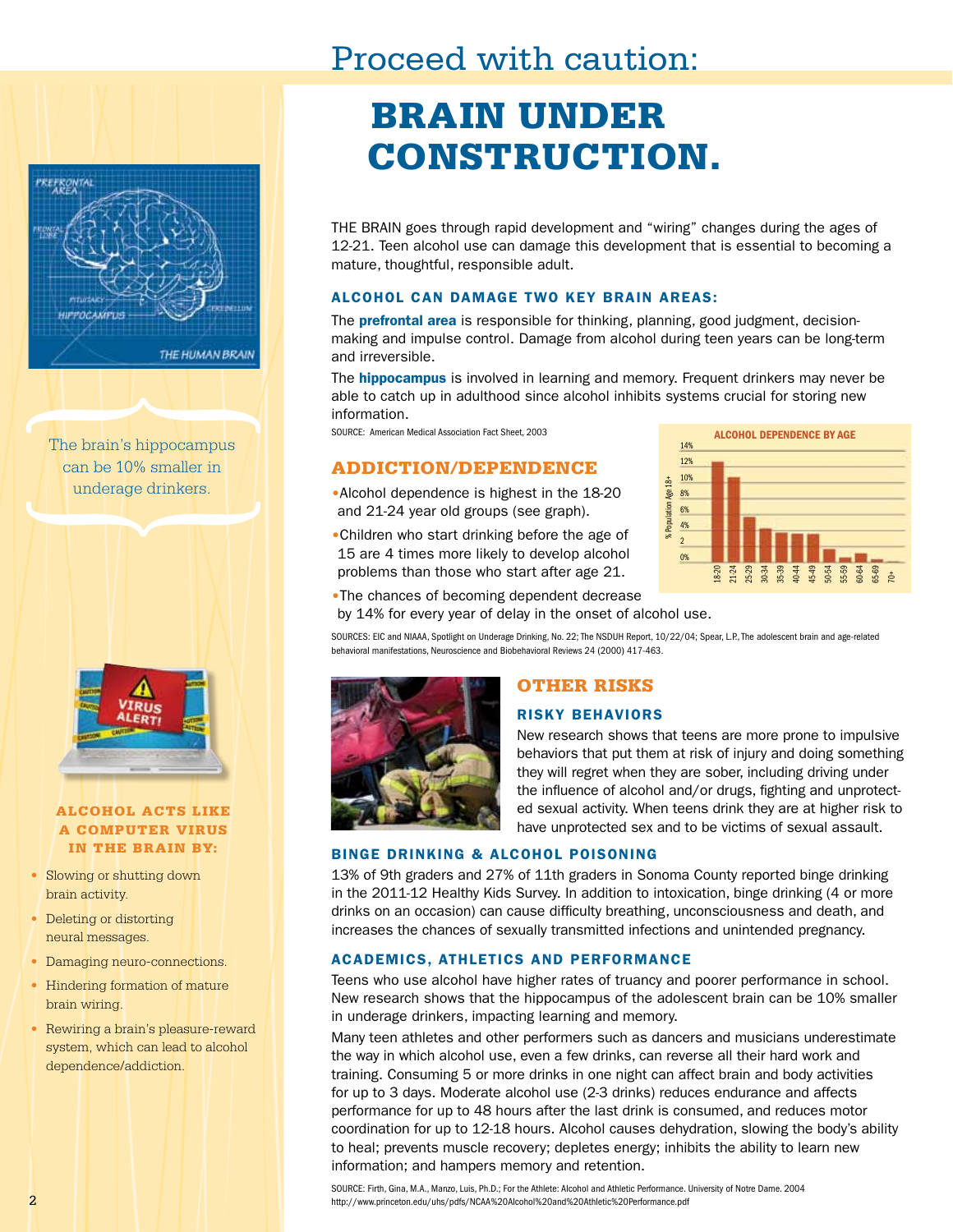# You make the difference.

# let them Know what you thinK.

The TeeN and young adult years are not always easy. Youth often struggle with issues of self-identity, relationships, and how to become an independent adult. Try connecting with your child in a positive way: be a *consultant* not a *manager* in your teen's life. start when they are young by helping your child understand the pros and cons involved with everyday situations; you will be helping them to develop decision making skills aligned with your family values. as children mature and their independence grows, they will be better able to apply this skill set in situations where the risks are even greater.

### parents are still the number one inFluence in their childrens' lives



"What parents may not realize is that children say that parental disapproval of underage drinking is the key reason they have chosen not to drink."

charles curie, SAMHSA Administration, u.S. Department of Health and Human Services

There are a lot of places where teens can get information about drugs and alcohol including school education programs, peers, the internet and mass media.

Look for opportunities to share your values about the effects of alcohol and drugs and to teach your children about the risks. If there is an alcohol related accident in your local news, talk about how the accident will affect the lives of the drinker and the victims. share your opinions about irresponsible drinking on TV or in the movies. You don't have to be critical or judgmental—you merely have to let your children know you think it is undesirable behavior with socially negative consequences.

## tips For parents who thinK their child is drinKing

Remember, as parents these issues are very emotional, so try to remain calm and sensible when you speak to your child about suspected or known substance use, and hold off on having any conversations until your child is sober.

here are some key points to follow:

- Parents need to reach an agreement about the issue BEFORE speaking to the child
- •Let your children know you don't want them doing drugs or drinking
- •Anticipate that your teen may try to deny use or involvement; make sure the conversation stays on track and that your expectations are known
- •If the conversation does get off track (too much anger etc.), stop the interaction and make a plan to continue later
- Be clear with your rules and consequences. Make an agreement with your child
- •If addiction runs in your family, be sure to discuss the added risks with your child
- •Make sure your child understands that your concern and reasons for rules are because you love and care about them, and as their parent you want to help them make safe, healthy decisions.

25% of 7th graders report alcohol is very easy or fairly easy to obtain.<sup>1</sup>

*Most parents begin talking about alcohol use with their teens too late. Age 8 is not too early.* 

**Start talking before they start drinking.** 

1 California Healthy Kids Survey 2011-12



#### help children remain alcohol-Free

- Talk early and often
- • If you drink, model responsible behavior
- If there is alcohol in the home or the home of your children's friends, make sure it is not accessible to them
- Teach your children the value of friendship and what it means to be a good friend
- Encourage alcohol-free activities
- Remain approachable to your children; they look to you to set boundaries and keep them safe
- Help kids say NO. Give them an out when they are offered to drink:

**"No thanks, I'll get grounded" "Tried that once made me really sick"**